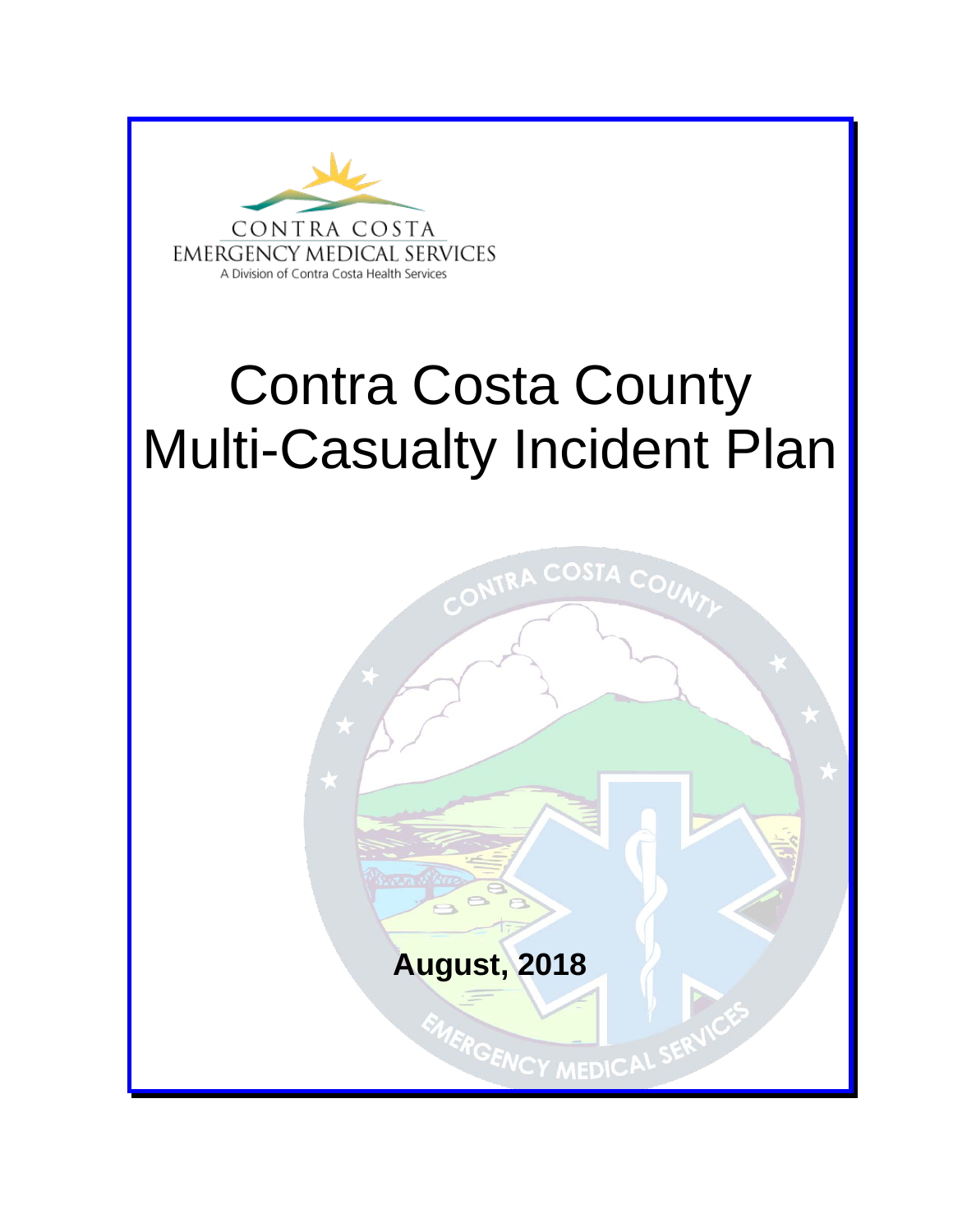

 $\overline{\phantom{a}}$ 

| <b>Document History</b> |                   |                                                                                                  |  |  |  |  |
|-------------------------|-------------------|--------------------------------------------------------------------------------------------------|--|--|--|--|
| <b>Date</b>             | <b>Section</b>    | <b>Action</b>                                                                                    |  |  |  |  |
| July 1, 2007            | All               | First edition distributed                                                                        |  |  |  |  |
| July 15, 2011           | Appendix E        | Addition of Appendix $E -$<br><b>Contra Costa County</b><br><b>CHEMPACK Mobilization</b><br>Plan |  |  |  |  |
| April 19, 2012          | <b>Appendix F</b> | Addition of Appendix $F -$<br><b>Field Treatment Sites</b>                                       |  |  |  |  |
| January, 2018           | All Appendices    | Stricken and/or moved to<br>corresponding policy                                                 |  |  |  |  |
| January, 2018           | All               | Edited, distributed for<br>stakeholder feedback,                                                 |  |  |  |  |
| <b>August, 2018</b>     | All               | <b>Updates Finalized and</b><br><b>MCI Plan Posted to</b><br>https://cchealth.org/ems/           |  |  |  |  |
| May, 2019               | All               | Sent out for stakeholder<br>comment/feedback<br>No responses received                            |  |  |  |  |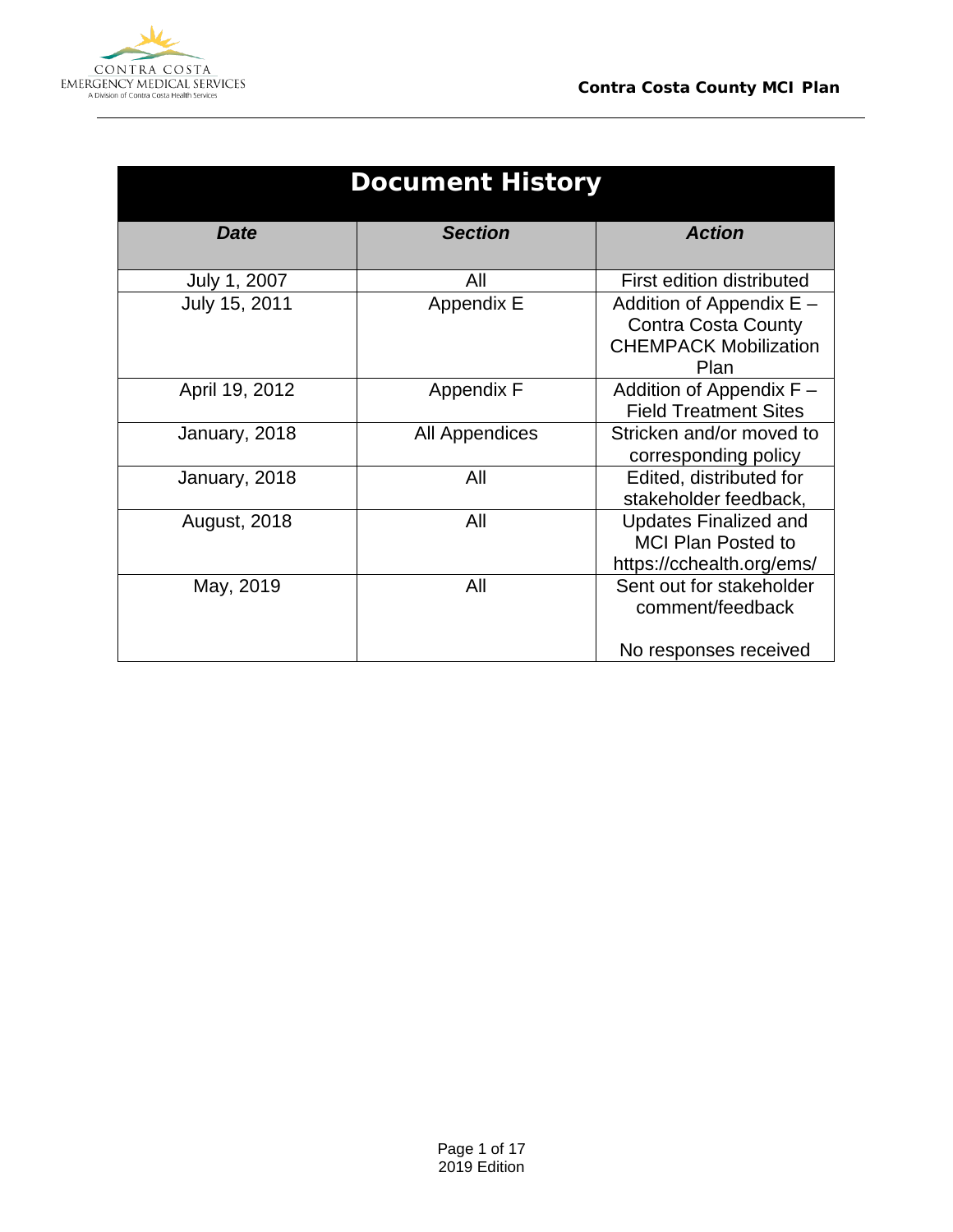

 $\overline{\phantom{a}}$ 

| <b>Table of Contents</b>                                           |                |
|--------------------------------------------------------------------|----------------|
| <b>Multi-Casualty Incident Plan Scope</b>                          | 3              |
| Multi-Casualty Incident Plan Objectives                            | 3              |
| <b>Multi-Casualty Incident Plan Operational Concepts</b>           | 3              |
| <b>Multi-Casualty Incident Plan Operational Policies</b>           | 4              |
| <b>Tier Definitions and Examples</b>                               | $\overline{7}$ |
| <b>Hospital Responsibilities</b>                                   | 8              |
| <b>EMS Agency Responsibilities</b>                                 | 9              |
| <b>Emergency Ambulance Zone Provider Responsibilities</b>          | 10             |
| Permitted Non-Emergency Ambulance Provider Responsibilities        | 10             |
| <b>EMS Helicopter Provider Responsibilities</b>                    | 11             |
| Jurisdictional Fire Agency Responsibilities                        | 12             |
| <b>Fire Communications Center Responsibilities</b>                 | 13             |
| Jurisdictional Law Enforcement Agency Responsibilities             | 14             |
| <b>EMS Operational Area Communications Center Responsibilities</b> | 15             |
| <b>EMS Transport Resource Ordering Overview</b>                    | 16             |
| <b>Communications Plan</b>                                         | 17             |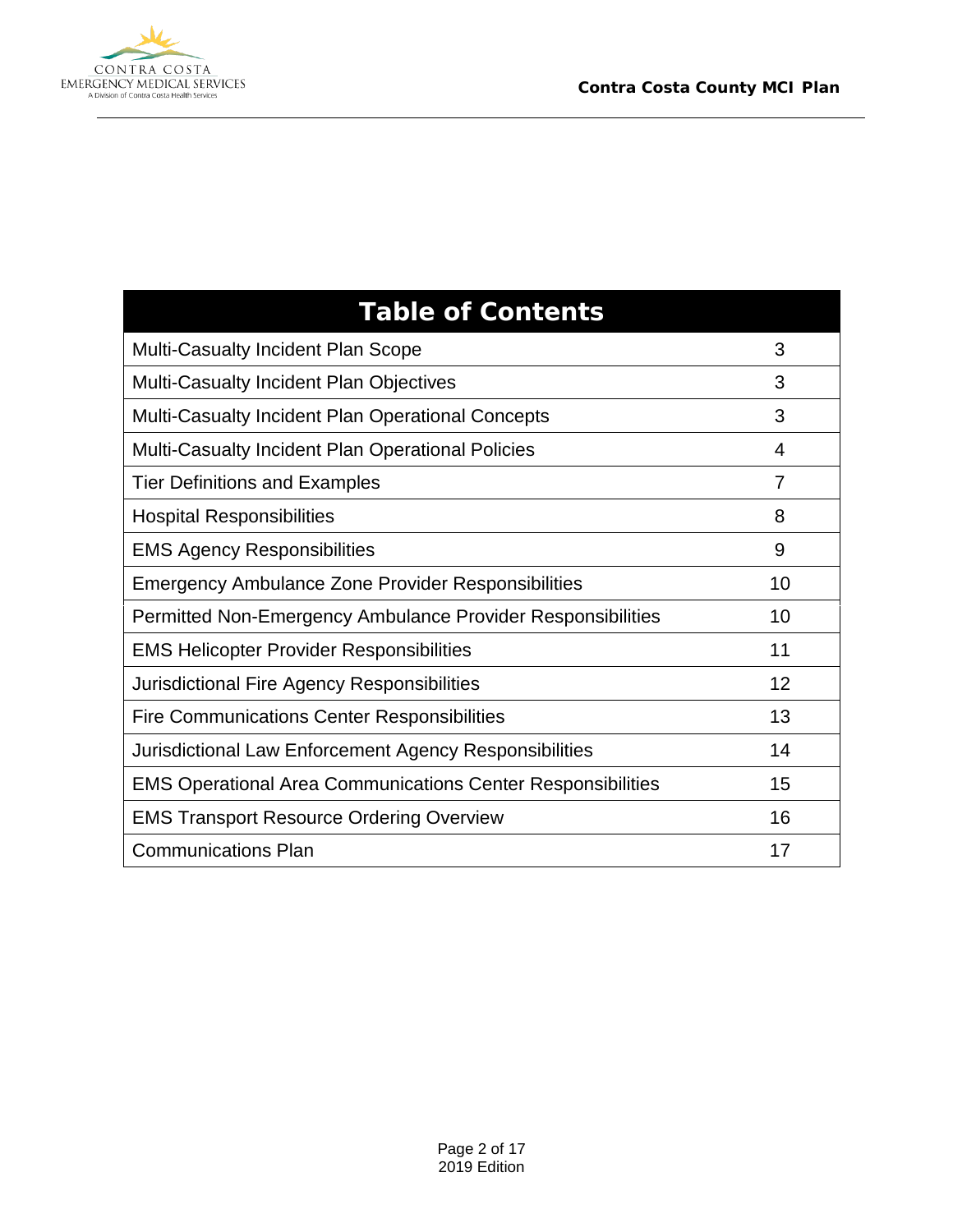

#### **Multi-Casualty Incident Plan Scope**

The Contra Costa County Multi-Casualty Incident Plan was developed by a multidisciplinary task force of personnel comprehensively representing the entire emergency response to a multi-casualty incident (MCI). This Plan is a component of the Contra Costa County Emergency Medical Services Agency System Plan, and represents the response to all MCI's that occur within the Contra Costa County Operational Area.

## **Multi-Casualty Incident Plan Objectives**

- 1. Establish and sustain standardized organization, management, and communication structure to coordinate emergency response to MCI's.
- 2. Establish methods of triage and transportation that will provide the best medical outcome possible for the greatest number of casualties.
- 3. Establish pre-defined responsibilities for key entities to achieve successful activation of the plan.
- 4. This Plan will be drilled regularly and reviewed annually.
- 5. Following significant activations of the Plan and as directed by the EMS Director, incidents will be reviewed case by case.

#### **Multi-Casualty Incident Operational Concepts**

- 1. Incident organization will be based on the principles and practices of the National Incident Management System (NIMS), including the use of the Incident Command System (ICS).
	- a. The organizational structure will expand and contract as the dynamics of the incident warrant.
	- b. Requests for resources from the incident will be ordered utilizing the Incident Command System and single point ordering.
	- c. Incident information will be transferred between organizational elements, the field Incident Commander (IC) or designee, and supporting communications centers in a timely fashion.
- 2. First responders may utilize the triage tape system.
	- a. Patients will be assigned a Simple Triage and Rapid Transport (START) tag at designated Casualty Collection Point (CCP) OR upon transport.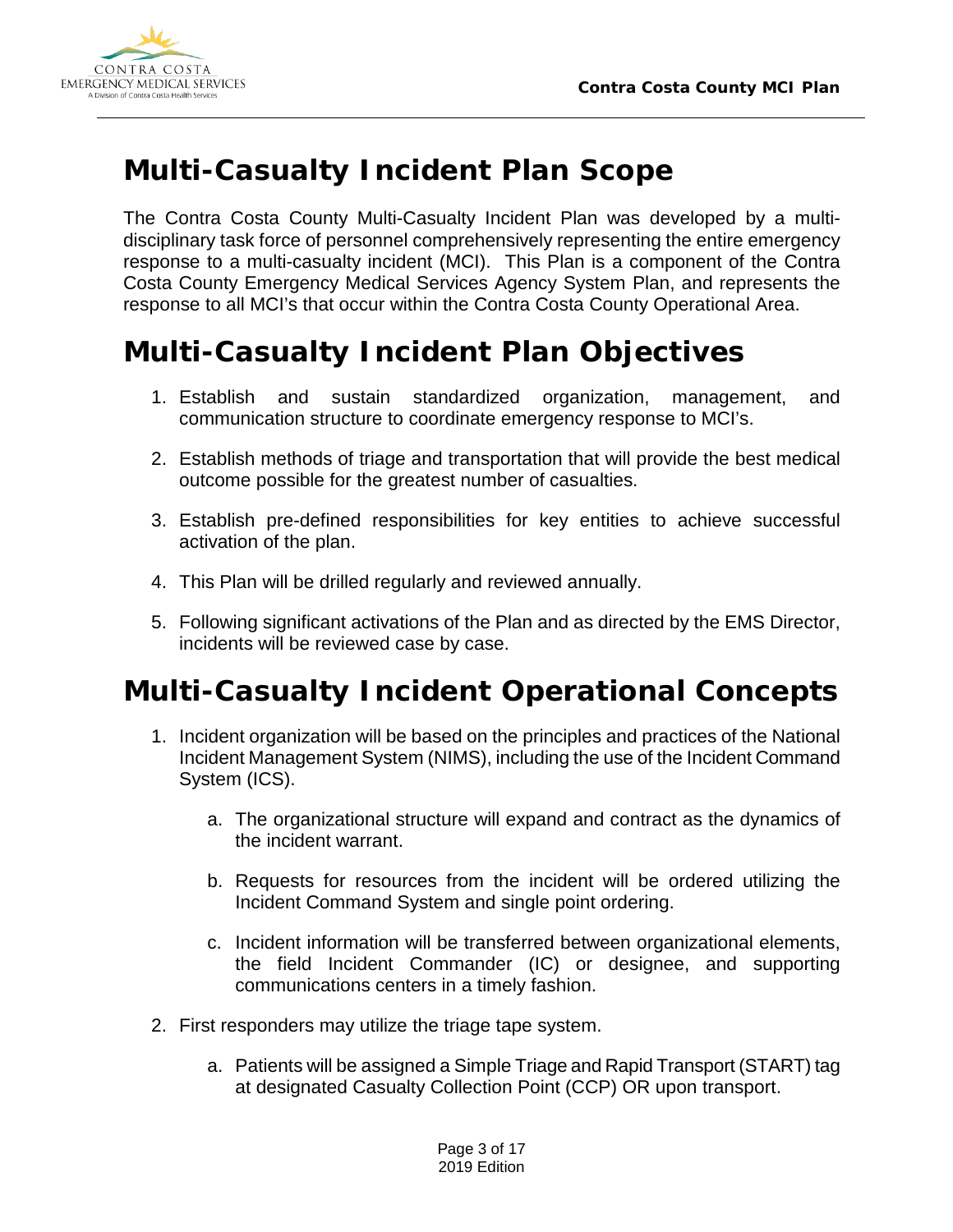

- 3. Triaged patients will be referred to as **RED**, YELLOW, GREEN, or DECEASED
- 4. First responders should not delay in sending patients to hospitals: **All Contra Costa County receiving hospitals are prepared to accept a minimum of 2 RED (immediate) and 4 YELLOW (delayed) patients.**
	- **a. When making patient destination/distribution decisions CONSIDER:**
		- 1. Patients self-transporting to nearby facilities
		- 2. Using out of county hospitals when appropriate
		- 3. In the event of an earthquake or other infrastructure event some facilities may be offline or operating with reduced service capabilities.
- 5. Incident Command should be established at a fixed location
	- a. Unified Command should be established WHEN APPROPRIATE.

#### **Multi-Casualty Incident Operational Policies**

#### **Authority and Scope**

- 1. The MCI Plan may be initiated on the authority of:
	- a. The Incident Commander, e.g., a fire officer, law enforcement officer or ambulance crew;
	- b. A supervisor from Sheriff's Communications Center;
	- c. A supervisor from Contra Costa Regional Fire Communications Center;
	- d. Director of Contra Costa County Emergency Medical Services Agency, or designee;
- 2. The Sheriff's Communications Center, as the Emergency Medical Services Operational Area Communications Center (EMSOACC), will be responsible for initiating activation of the Plan in Reddinet.
- 3. All requests for activation should include the following information, when available (**do not allow incomplete information to delay initiation**):
	- a. Multi-Casualty Incident Tier
	- b. Type of incident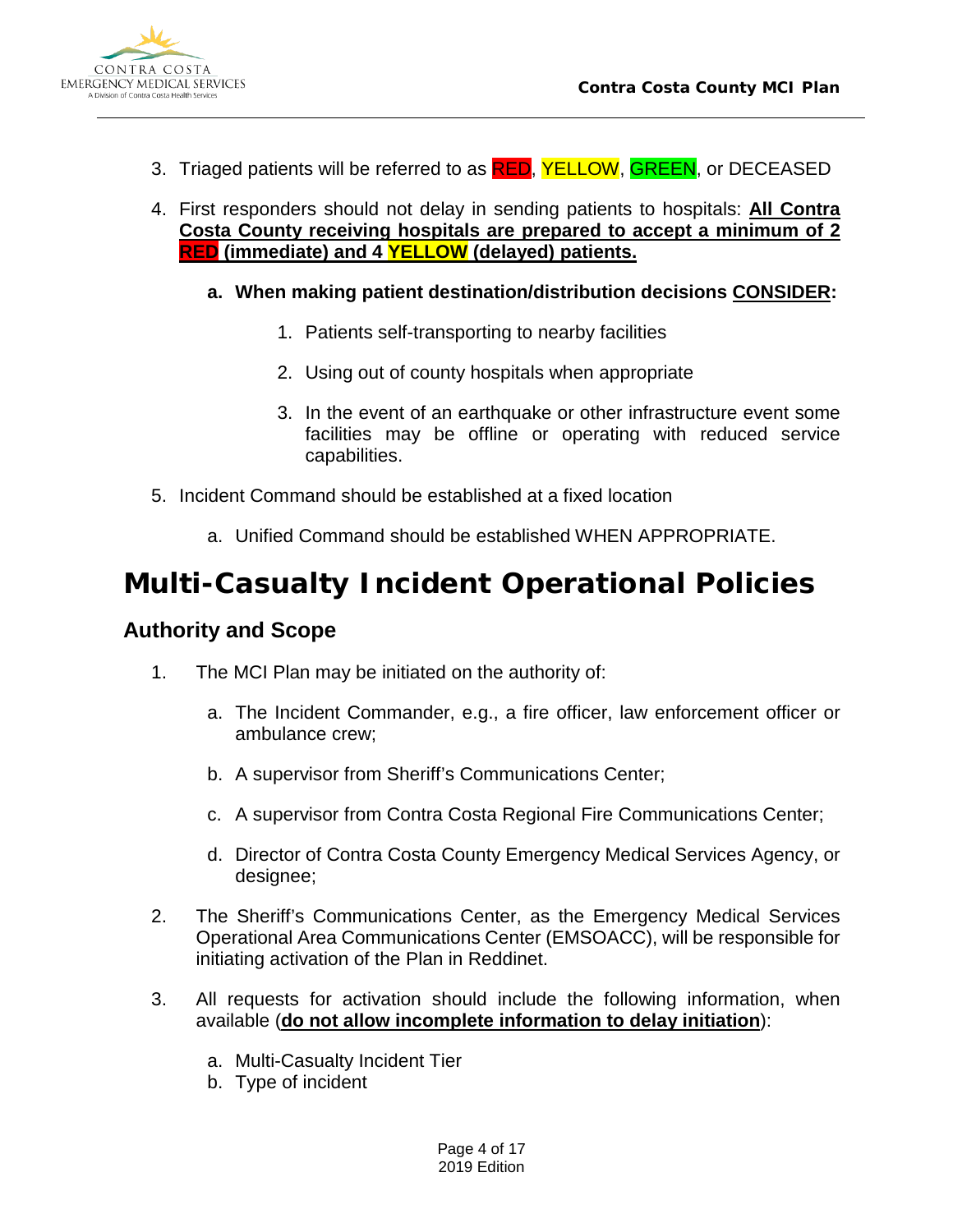

- c. Location
- d. Approximate number of injured
- e. HAZMAT: RULE OUT or IDENTIFY POTENTIAL THREAT
- 4. Authority for escalation to a higher tier MCI, de-escalation to a lower tier MCI, and deactivation of the MCI will rest with the Incident Commander.

**\*\*\*\*\*Incident Commander MUST take into account the potential for AMA patients to self-transport and create surges at local facilities.**

5. When in doubt regarding the appropriate MCI tier, the Incident Commander should consider the higher tier for incidents that may still be evolving. For incidents where there is no further significant medical threat and where most or all of the injuries are relatively minor, the Incident Commander may consider the lower MCI tier.

#### **Incident Command and Control**

- 6. Command and incident management authority should be established under unified command with the jurisdictional law enforcement agency, the jurisdictional fire agency, and other entities as appropriate.
- 7. The Incident Commander is expected to make the following notifications to their respective communication center:
	- a. Name of the incident
	- b. Location of Incident Command Post
	- c. Location of Staging Area.
- 8. Incident operations should be established by the jurisdictional fire agency.
	- a. A Deputy Operations Section Chief position may be assumed by the jurisdictional law enforcement agency.
- 9. Positions within the incident command structure should be assigned based on responder's discipline (EMS/Fire/Law) and experience.
- 10. The Incident Commander or designee shall specify a Heli-spot for EMS helicopters.
- 11. The Incident Commander of a multi-casualty incident will request additional resources utilizing their normal procedures.
- 12. Whenever possible, mutual aid ambulances will be dispatched directly to the Ambulance Staging Area of the incident and not used for zone coverage.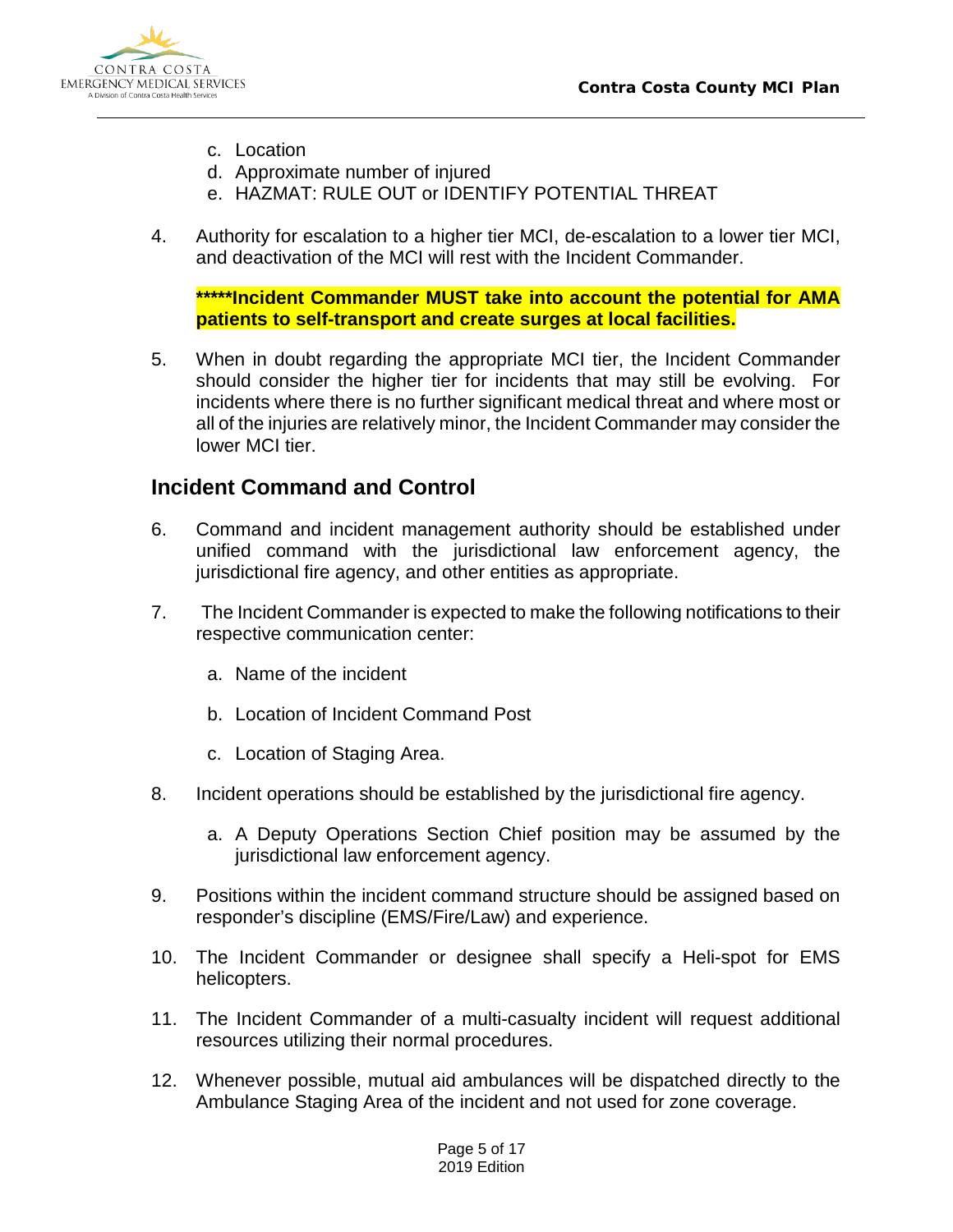

#### **Medical Transportation Management**

- 13. The Medical Group Supervisor (MGS) position is integral to patient distribution and tracking. **MGS shall be assigned to a Paramedic Supervisor** unless none are available, in which case it shall be assigned to most qualified responder onscene.
	- a. MGS or designee shall be responsible for transmitting the following info in real time commensurate with the MCI COMS Plan.
		- 1. Patient count
		- 2. Patient acuity
		- 3. Patient triage tag (last 4 numbers)
		- 4. Unit transporting
		- 5. Destination
- 14. Destination information and hospital availability, including out-of-county receiving hospital availability, will be available in Reddinet and via all com centers via radio or phone.
- 15. When there are a limited number of available ambulances for the magnitude of the incident, patients with minor injuries may be transported by other (nonambulance) means.
- 16. Ambulances transporting patients from Tier 2 and Tier 3 MCIs shall not communicate with the receiving hospital. As time and workload permits, information received from the Transportation Group Supervisor/Unit Leader regarding the nature and extent of injuries on board an ambulance may be relayed by the EMSOACC to the receiving hospital via Reddinet.
- 17. A Patient Care Report is to be made out on each casualty transported if it can be accomplished taking into consideration the situation and the resources:
	- a. ePCRs on patients who refuse transport shall be included if possible.
	- b. During Tier 3 incidents, the EMS Branch Director, or designee, is authorized to suspend standard PCR protocol and direct that triage tags be used as the immediate and *minimal* level documentation of field assessment and treatment.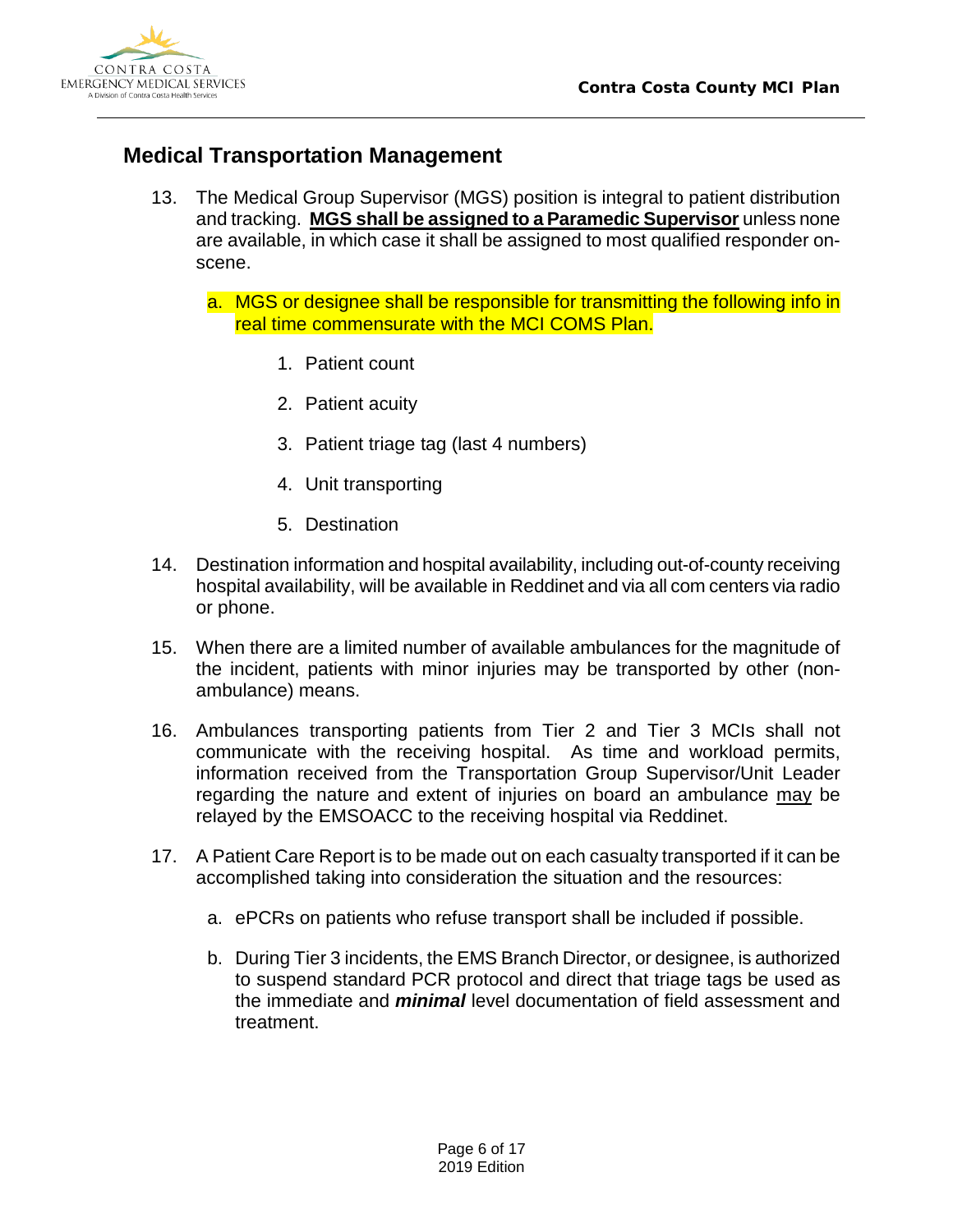

| <b>Tier Definitions</b>                                                                                                                                                                                                                                                                                                                                                                                                       |                                                                                                                                                   |                                                                                                                                                                                       |                                                                                                                                                   |  |  |  |
|-------------------------------------------------------------------------------------------------------------------------------------------------------------------------------------------------------------------------------------------------------------------------------------------------------------------------------------------------------------------------------------------------------------------------------|---------------------------------------------------------------------------------------------------------------------------------------------------|---------------------------------------------------------------------------------------------------------------------------------------------------------------------------------------|---------------------------------------------------------------------------------------------------------------------------------------------------|--|--|--|
| <b>PRE-ALERT</b>                                                                                                                                                                                                                                                                                                                                                                                                              | <b>Tier One</b>                                                                                                                                   | <b>Tier Two</b>                                                                                                                                                                       | <b>Tier Three</b>                                                                                                                                 |  |  |  |
|                                                                                                                                                                                                                                                                                                                                                                                                                               | <b>MCI</b>                                                                                                                                        | <b>MCI</b>                                                                                                                                                                            | <b>MCI</b>                                                                                                                                        |  |  |  |
| Official notification of an incident<br>that has the <b>POTENTIAL</b> to result<br>in an activation of the plan at a<br>higher tier $(≥6$ patients) even<br>when the number of known<br>victims is zero (in order to provide<br>situational awareness for<br>hospitals). "PRE-ALERT"<br>activation is required for a<br><b>Community Warning System</b><br>Level II incident or any<br><b>Emergency Department closure or</b> | An incident involving 6-<br>10 patients when the<br>scene is contained and<br>the number of patients is<br>not expected to rise<br>significantly. | An incident involving more<br>than 10 patients OR an<br>incident involving less<br>than 10 patients when<br>there is a substantial<br>chance that the number of<br>patients may rise. | Any incident involving more<br>than 50 patients; any incident<br>involving mass casualties, or<br>a reasonable expectation of<br>mass casualties. |  |  |  |
| evacuation.                                                                                                                                                                                                                                                                                                                                                                                                                   |                                                                                                                                                   |                                                                                                                                                                                       |                                                                                                                                                   |  |  |  |

#### **Examples**

| <b>PRE-ALERT</b>                                                                                                                                                                                                                                                                                                                                       | <b>Tier One</b>                                                                                                                      | <b>Tier Two</b>                                                                                                                                                                  | <b>Tier Three</b>                                                                                                                                                                                                                                                                   |
|--------------------------------------------------------------------------------------------------------------------------------------------------------------------------------------------------------------------------------------------------------------------------------------------------------------------------------------------------------|--------------------------------------------------------------------------------------------------------------------------------------|----------------------------------------------------------------------------------------------------------------------------------------------------------------------------------|-------------------------------------------------------------------------------------------------------------------------------------------------------------------------------------------------------------------------------------------------------------------------------------|
| Report of an active shooter<br>incident where the number of<br>victims is not known or cannot be<br>confirmed; passenger aircraft<br>attempting emergency landing;<br>evacuation of a facility due to<br>potential threat to public safety;<br>actual or potential significant<br>hazardous materials incident,<br>including transportation incidents. | Multi-vehicle traffic<br>collision; multiple<br>shooting victims at a<br>contained scene and no<br>ongoing active shooter<br>threat. | Petrochemical incident<br>involving dispersal cloud<br>moving over populated<br>area; passenger train<br>derailment; an active<br>shooter incident with an<br>uncontained scene. | Actual or suspected WMD<br>incident; significant explosion<br>in or around occupied<br>commercial or multi-unit<br>residential structure or any<br>significant explosion in a<br>heavily populated area.<br>Large-scale evacuation of a<br>hospital or skilled nursing<br>facility. |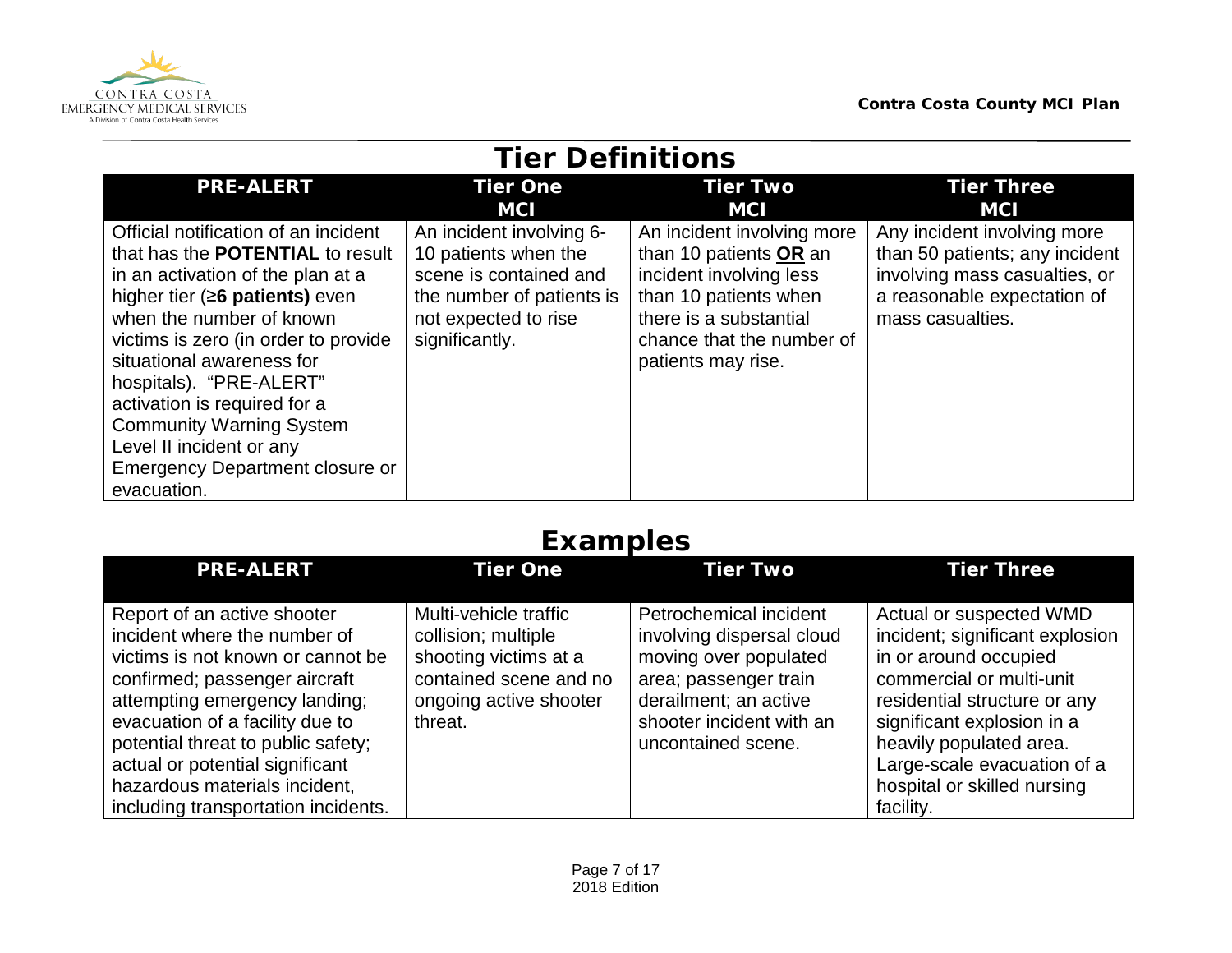

| <b>HOSPITAL RESPONSIBILITIES</b>                                                                         |                                                                                                         |                                  |                                                                                                          |  |  |  |
|----------------------------------------------------------------------------------------------------------|---------------------------------------------------------------------------------------------------------|----------------------------------|----------------------------------------------------------------------------------------------------------|--|--|--|
| <b>PRE-ALERT</b>                                                                                         | <b>Tier One</b>                                                                                         | <b>Tier Two</b>                  | <b>Tier Three</b>                                                                                        |  |  |  |
| Make internal<br>notifications and institute<br>appropriate ED<br>procedures as per facility<br>protocol | All Pre-Alert<br>responsibilities<br>Immediately prepare to<br>accept 2 RED<br>(immediate) patients and | All Tier One<br>responsibilities | All Tier Two<br>responsibilities<br>If applicable: Conduct<br>damage assessment and<br>report results to |  |  |  |
| Respond to ED capacity<br>poll from EMSOACC,<br>when initiated<br><b>Monitor Reddinet</b>                | 4 YELLOW (delayed)<br>patients<br>Assess ability to handle<br>additional                                |                                  | EMSOACC/EMS, VIA<br>Reddinet                                                                             |  |  |  |

#### **Hospital Responsibilities**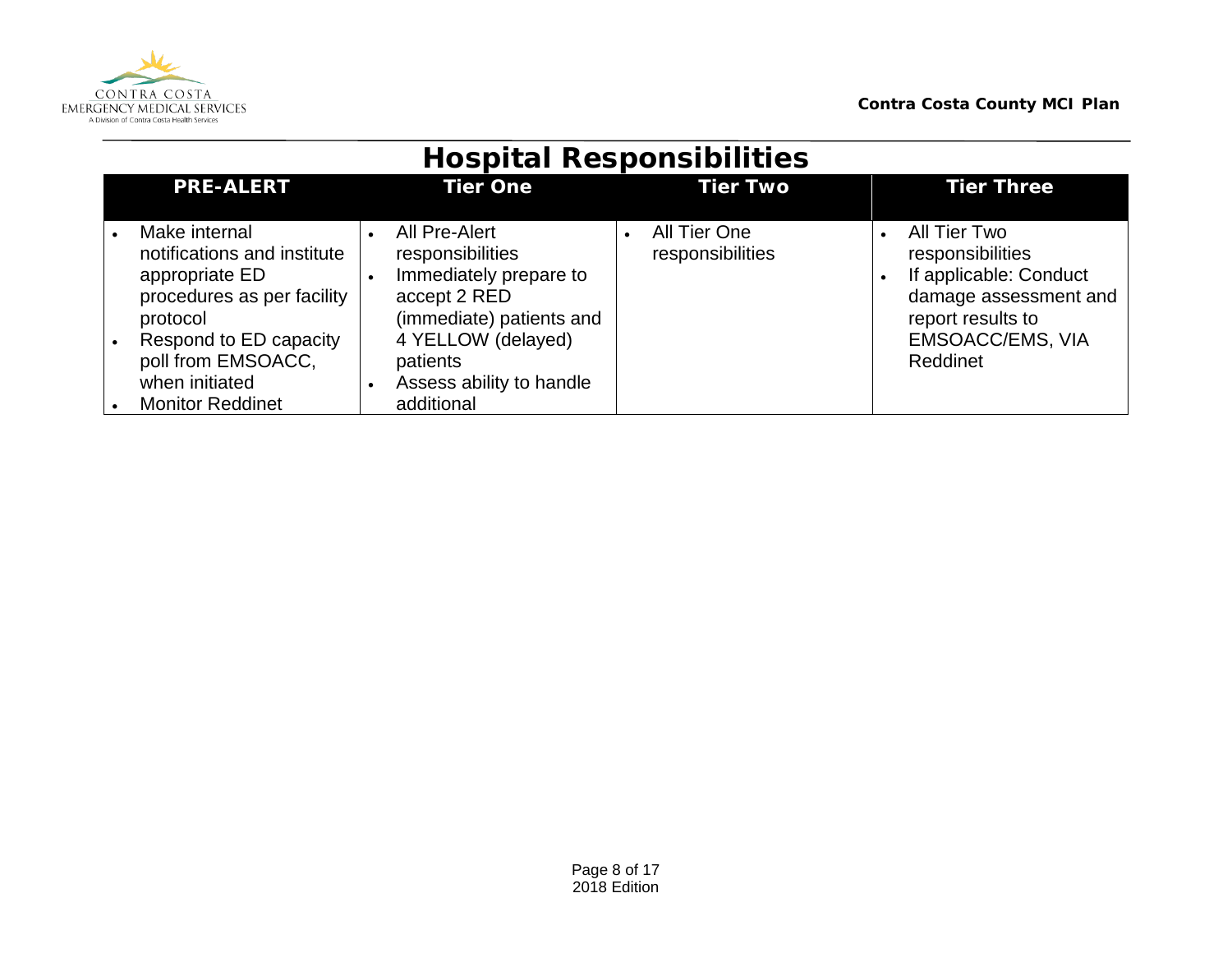

| <b>EIVIS AGENCY RESPONSIBILITIES</b>                                                                                              |                        |                                                                                                                                                                                                           |                                                               |                                                                                                                                                                                                                                                                                                                                                                                                                                                                                                      |           |                                                                                                                                                                                                                       |  |
|-----------------------------------------------------------------------------------------------------------------------------------|------------------------|-----------------------------------------------------------------------------------------------------------------------------------------------------------------------------------------------------------|---------------------------------------------------------------|------------------------------------------------------------------------------------------------------------------------------------------------------------------------------------------------------------------------------------------------------------------------------------------------------------------------------------------------------------------------------------------------------------------------------------------------------------------------------------------------------|-----------|-----------------------------------------------------------------------------------------------------------------------------------------------------------------------------------------------------------------------|--|
| <b>PRE-ALERT</b>                                                                                                                  |                        | <b>Tier One</b>                                                                                                                                                                                           |                                                               | <b>Tier Two</b>                                                                                                                                                                                                                                                                                                                                                                                                                                                                                      |           | <b>Tier Three</b>                                                                                                                                                                                                     |  |
| Monitor incident<br>Consider activation of the<br><b>EMS Operations Center</b><br>if the incident has<br>potential for escalation | $\bullet$<br>$\bullet$ | All PRE-ALERT<br>responsibilities<br>IF APPROPRIATE based<br>on scenario: Create entry<br>in WEBEOC or Health<br>Services Incident<br>Response Information<br>System (IRIS) and post<br>updates as needed | $\bullet$<br>$\bullet$<br>$\bullet$<br>$\bullet$<br>$\bullet$ | All Tier One responsibilities<br>Staff at outside meetings<br>contact office to determine<br>need for additional personnel<br>Respond staff to Sheriff's<br>Communications to assist<br>with patient distribution and<br>hospital notification<br>Provide ongoing updates to<br>hospitals on status of incident<br>If applicable, provide updates<br>on nature of exposure and<br>recommended treatments<br><b>Consider activation MHOAC</b><br>program and LEMSA Branch<br><b>Operations Center</b> | $\bullet$ | All Tier Two<br>responsibilities<br><b>Activate MHOAC</b><br>Program and EMS<br><b>Branch Operations</b><br>Center<br><b>Provide SitStat for</b><br><b>Health Officer</b><br><b>Activate Med/Health</b><br>Surge Plan |  |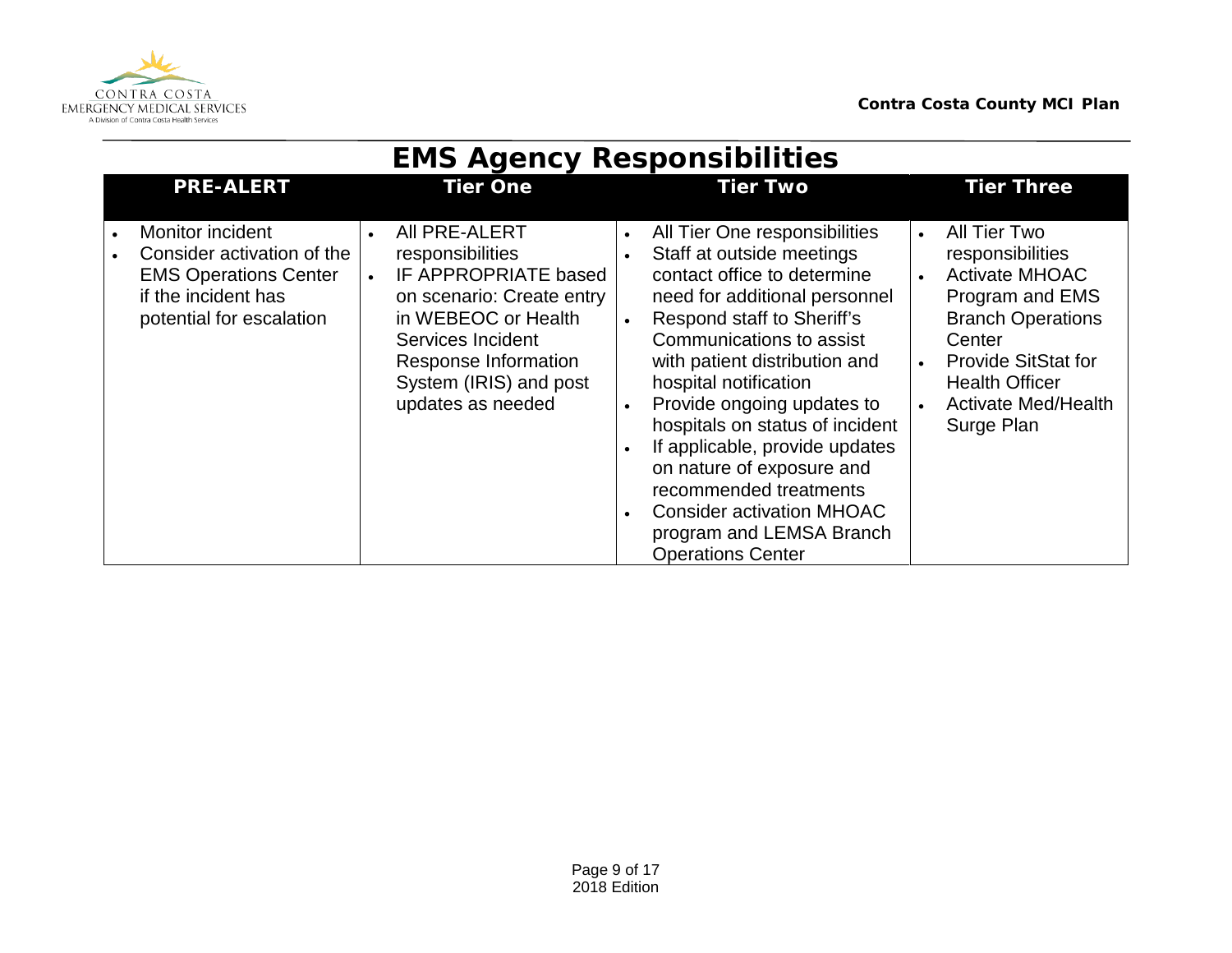

| <b>Emergency Ambulance Zone Provider Responsibilities</b>                                                                                                             |                                                                                                                                           |                                                                                                                                                                                                             |                                  |  |  |
|-----------------------------------------------------------------------------------------------------------------------------------------------------------------------|-------------------------------------------------------------------------------------------------------------------------------------------|-------------------------------------------------------------------------------------------------------------------------------------------------------------------------------------------------------------|----------------------------------|--|--|
| <b>PRE-ALERT</b>                                                                                                                                                      | <b>Tier One</b>                                                                                                                           | <b>Tier Two</b>                                                                                                                                                                                             | <b>Tier Three</b>                |  |  |
| <b>Paramedic Supervisor</b><br>response<br>Notification of<br><b>Communication Center</b><br>Notification of all on-duty<br>administration<br><b>Monitor Reddinet</b> | AII PRE-ALERT<br>$\bullet$<br>responsibilities<br>Notification of<br>$\bullet$<br>management personnel<br>as per organization's<br>policy | All Tier One<br>$\bullet$<br>responsibilities<br>Additional notifications of<br>administration personnel<br>as per organization's<br>policy<br>Consider recall of<br>employees to staff<br>additional units | All Tier Two<br>responsibilities |  |  |

## **Permitted Non-Emergency Ambulance Provider Responsibilities**

| <b>PRE-ALERT</b>        | <b>Tier One</b>                | <b>Tier Two</b>                                                                                                                                                                                                   | <b>Tier Three</b>                                                                                   |
|-------------------------|--------------------------------|-------------------------------------------------------------------------------------------------------------------------------------------------------------------------------------------------------------------|-----------------------------------------------------------------------------------------------------|
| <b>Monitor Reddinet</b> | All Pre-Alert responsibilities | All Tier One<br>$\bullet$<br>responsibilities<br>Assess capability to<br>respond to requests from<br><b>EMSOACC</b><br><b>Respond to ReddiNet</b><br>polling<br>Respond to incident<br><b>ONLY</b> when requested | All Tier Two<br>responsibilities<br>Consider recall of<br>personnel to support<br>resource requests |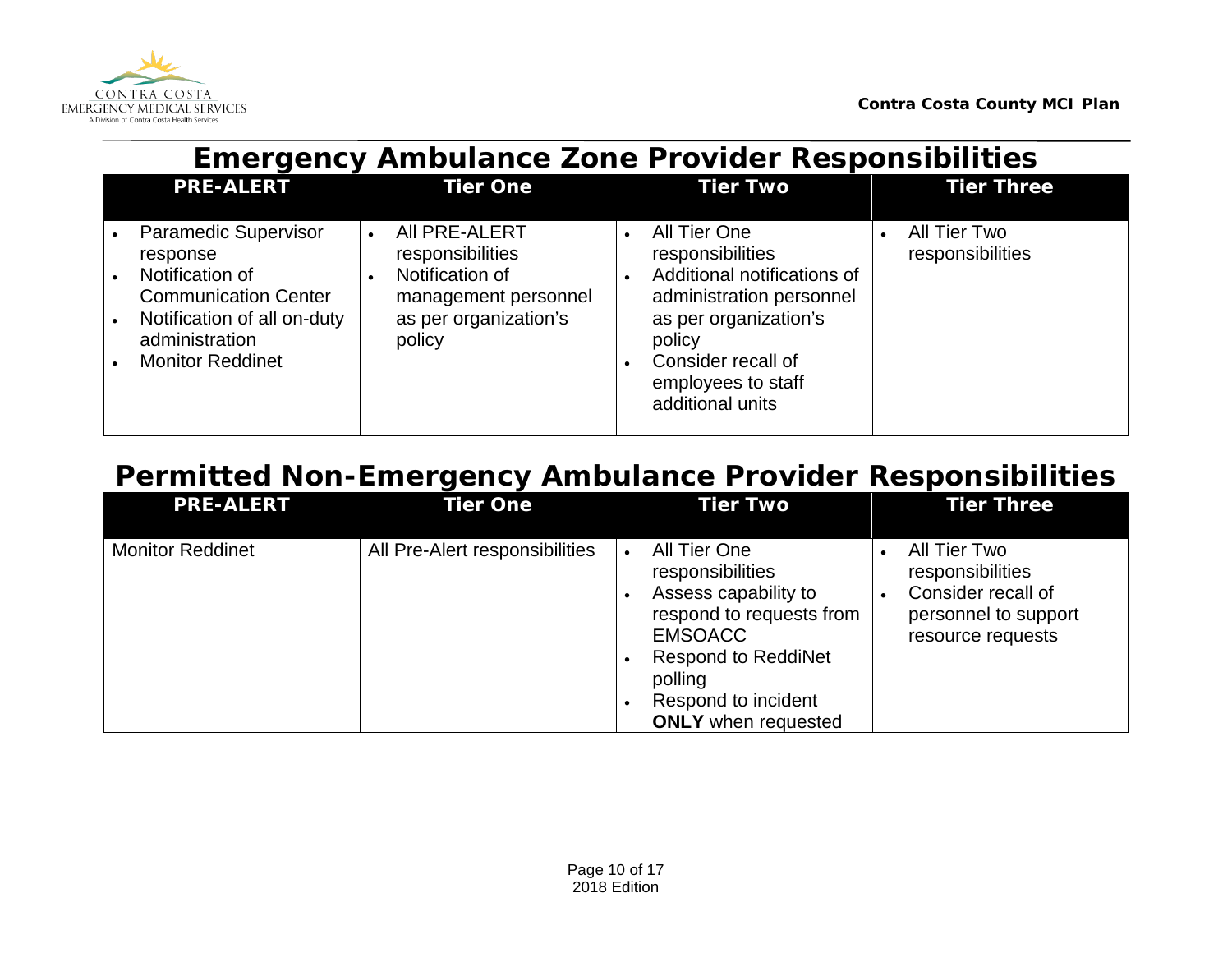

|                                                                                     | <b>EIVIS HeIICOPTER PROVIDER RESPONSIDIIITIES</b>                                                                                                                                                                                                                                                                                                                                                                                                                                                                                                                                                                                                                                                               |                                                                                                                                                                                                                                                                                                                                                         |                                                                                                                                                                                                                                                       |
|-------------------------------------------------------------------------------------|-----------------------------------------------------------------------------------------------------------------------------------------------------------------------------------------------------------------------------------------------------------------------------------------------------------------------------------------------------------------------------------------------------------------------------------------------------------------------------------------------------------------------------------------------------------------------------------------------------------------------------------------------------------------------------------------------------------------|---------------------------------------------------------------------------------------------------------------------------------------------------------------------------------------------------------------------------------------------------------------------------------------------------------------------------------------------------------|-------------------------------------------------------------------------------------------------------------------------------------------------------------------------------------------------------------------------------------------------------|
| <b>PRE-ALERT</b>                                                                    | <b>Tier One</b>                                                                                                                                                                                                                                                                                                                                                                                                                                                                                                                                                                                                                                                                                                 | <b>Tier Two</b>                                                                                                                                                                                                                                                                                                                                         | <b>Tier Three</b>                                                                                                                                                                                                                                     |
| Monitor incident<br>Provide aircraft<br>availability<br>information if<br>requested | All PRE-ALERT tasks<br>$\bullet$<br>Cancel non-emergency flight<br>activity<br>Respond only when requested<br>Prepare to stage at closest<br>airport or location designated<br>by the Incident<br>Notify requesting agency when<br>responding<br>Ascertain status of hospitals<br>outside of Contra Costa County<br>Maintain air-to-air contact with<br>all aircraft responding to the<br><b>MCI</b><br>Contact Heli spot Manager on<br>assigned air-to-ground<br>frequency<br>Coordinate patient destination<br>with Incident personnel<br>Notify EMSOACC of patient<br>destination<br>Report back to EMSOACC<br>after transport<br>Remain assigned to the<br>incident until released by the IC<br>or designee | All Tier One<br>$\bullet$<br>responsibilities<br>Ascertain availability of<br><b>EMS</b> aircraft in other<br>counties if formally<br>requested by Contra<br>Costa County designated<br><b>Communications Center</b><br>Facilitate declaration of<br>$\bullet$<br>restricted airspace if<br>directed by IC or Op<br>Area Law Enforcement<br>Coordinator | All Tier Two<br>$\bullet$<br>responsibilities<br>Initiate internal disaster<br>$\bullet$<br>plans for extended<br>operations<br>Consider recall of<br>$\bullet$<br>personnel to support air<br>medical operations and<br>to staff additional aircraft |

## **EMS Helicopter Provider Responsibilities**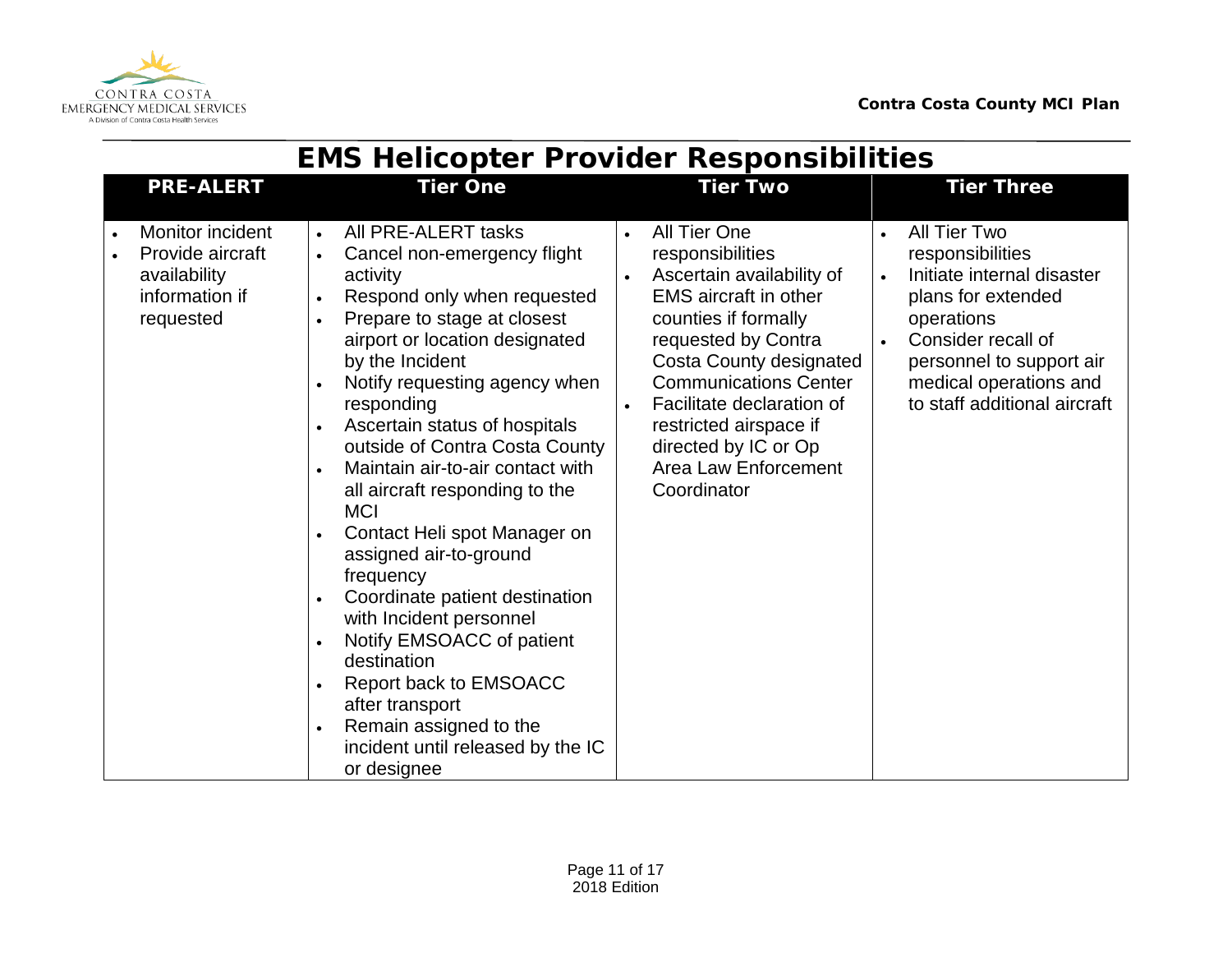

| <b>Jurisdictional Fire Agency Field Responsibilities</b>                                                                                                                                                                                                                                                                                                                                                                                                                                                                  |                                                                                                                                                                                                                                                                        |                                                                                                                                                                                                                                                                                                                                                                                               |                                                                                                                                                                                                                                                                                                                                                                   |  |  |  |  |
|---------------------------------------------------------------------------------------------------------------------------------------------------------------------------------------------------------------------------------------------------------------------------------------------------------------------------------------------------------------------------------------------------------------------------------------------------------------------------------------------------------------------------|------------------------------------------------------------------------------------------------------------------------------------------------------------------------------------------------------------------------------------------------------------------------|-----------------------------------------------------------------------------------------------------------------------------------------------------------------------------------------------------------------------------------------------------------------------------------------------------------------------------------------------------------------------------------------------|-------------------------------------------------------------------------------------------------------------------------------------------------------------------------------------------------------------------------------------------------------------------------------------------------------------------------------------------------------------------|--|--|--|--|
| <b>PRE-ALERT</b>                                                                                                                                                                                                                                                                                                                                                                                                                                                                                                          | <b>Tier One</b>                                                                                                                                                                                                                                                        | <b>Tier Two</b>                                                                                                                                                                                                                                                                                                                                                                               | <b>Tier Three</b>                                                                                                                                                                                                                                                                                                                                                 |  |  |  |  |
| Establish IC -<br>(Consider Unified<br>Command)<br>Consult FOG (MCI<br>section - Initial<br>Response<br>Organization)<br>Keep Dispatch<br>informed of situation.<br>Recon potential<br>locations for<br>expanded incident<br>needs<br>Consider what<br>resources might be<br>needed if situation<br>escalates<br>At any time, patient<br>numbers are a<br>guideline, not a hard<br>and fast rule. Do not<br>hesitate to raise the<br><b>Tier rating if SITSTAT</b><br>is incomplete or the<br>incident can easily<br>grow | All PRE-ALERT<br>$\bullet$<br>responsibilities<br>Scale ICS positions<br>$\bullet$<br>according to size of<br>incident - Consider<br>moving to Reinforced<br><b>Response Organization</b><br>$(FOG - MCI)$<br><b>Consult with EMSOACC</b><br>$\bullet$<br>as necessary | All Tier One<br>$\bullet$<br>responsibilities<br><b>Establish Reinforced</b><br>Organization (FOG -<br>MCI) and consider<br>establishing Multi-<br><b>Group Response</b><br>Organization<br>Consider special<br>$\bullet$<br>calling for MCI caches<br>or trailers<br><b>Consider requesting</b><br><b>Temporary Flight</b><br>Restrictions via the Op<br>Area Law Enforcement<br>Coordinator | All Tier Two responsibilities<br>$\bullet$<br><b>Establish Multi-Group</b><br>$\bullet$<br>Organization (FOG - MCI)<br>and consider establishing<br>Multi-Branch Response<br>Organization<br>Call for MCI caches and<br>$\bullet$<br>trailers if not already<br>dispatched<br><b>Confirm Temporary Flight</b><br>$\bullet$<br>Restrictions have been<br>requested |  |  |  |  |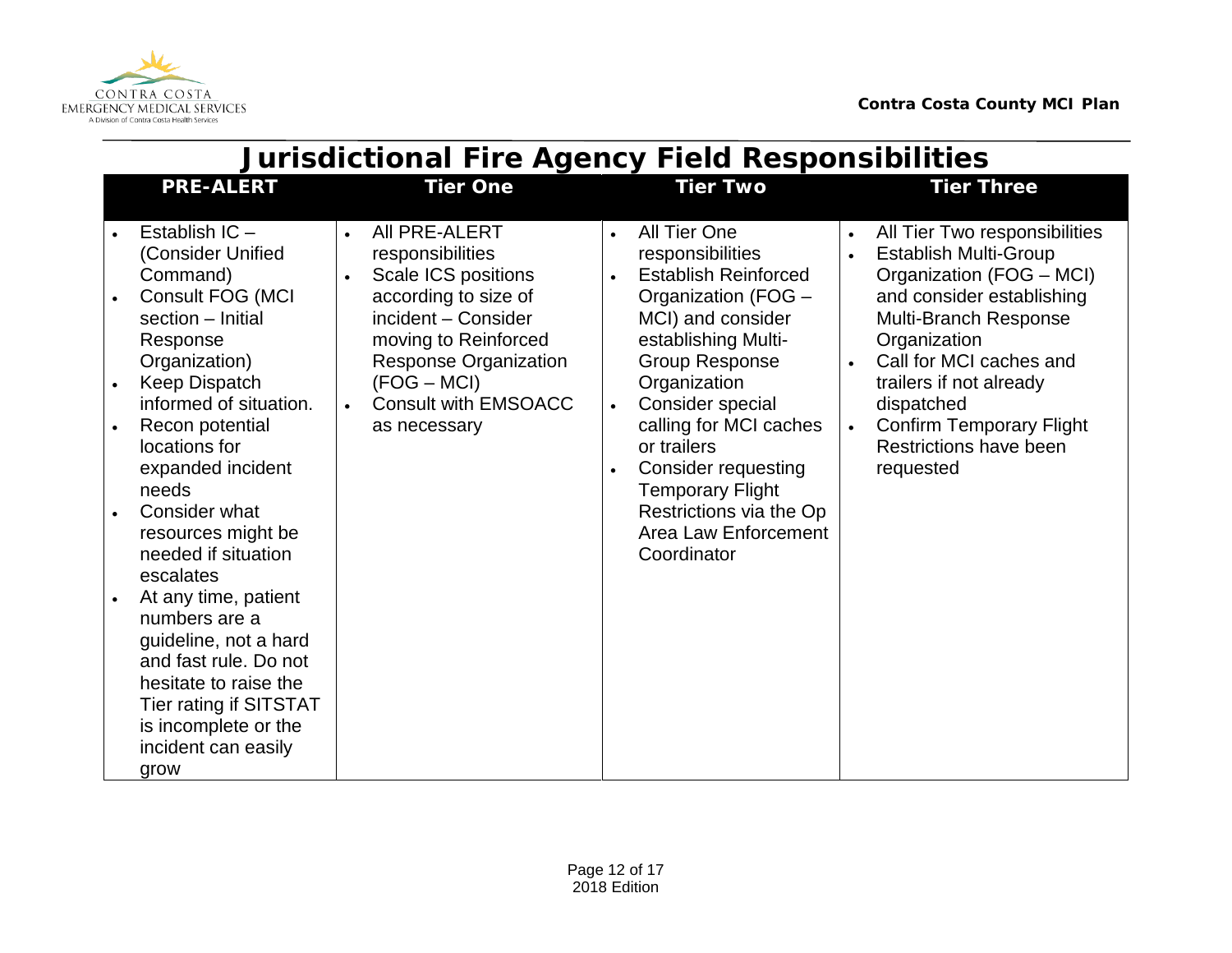

#### **San Ramon and Richmond Fire Communications Center Responsibilities**

| <b>PRE-ALERT</b>                                                                                                                                                                                         | <b>Tier One</b>                                                                                                                                                                                                                                                            | <b>Tier Two</b>                               | <b>Tier Three</b>                |  |  |  |  |  |
|----------------------------------------------------------------------------------------------------------------------------------------------------------------------------------------------------------|----------------------------------------------------------------------------------------------------------------------------------------------------------------------------------------------------------------------------------------------------------------------------|-----------------------------------------------|----------------------------------|--|--|--|--|--|
| Notify EMSOACC via<br><b>XCCEMS1Notify</b><br>supervisory or<br>management personnel<br>as per agency policy<br>Make additional<br>notifications as<br>necessary or requested<br><b>Monitor Reddinet</b> | AII PRE-ALERT<br>$\bullet$<br>responsibilities<br>If an environmental<br>hazard is involved or<br>suspected, contact<br>appropriate Hazardous<br><b>Materials Incident</b><br>Response Team:<br><b>CCCHazmat, Richmond</b><br>Fire, and/or San Ramon<br><b>Valley Fire</b> | All Tier One<br>$\bullet$<br>responsibilities | All Tier Two<br>responsibilities |  |  |  |  |  |

## **Contra Costa Regional Fire Communications Center**

| <b>PRE-ALERT</b>                                                                                    | <b>Tier One</b>                                                                                            | Tier Two                                                                                                                                     | <b>Tier Three</b>                                                                                    |
|-----------------------------------------------------------------------------------------------------|------------------------------------------------------------------------------------------------------------|----------------------------------------------------------------------------------------------------------------------------------------------|------------------------------------------------------------------------------------------------------|
| Notify EMSOACC<br>via XCCEMS1 and<br>transmit incident<br>pertinent info<br><b>Monitor Reddinet</b> | AII PRE-ALERT<br>responsibilities<br>Page agency MGMT<br>paging group for agency<br>with fire jurisdiction | All Tier One responsibilities<br>Notify SRVFPD Communications,<br>MOFD BC<br>Page FIRE MGMT paging group<br>Notify OES Region II Fire/Rescue | All Tier Two<br>responsibilities<br>Consider dispatch of<br><b>Incident Management</b><br>Team (IMT) |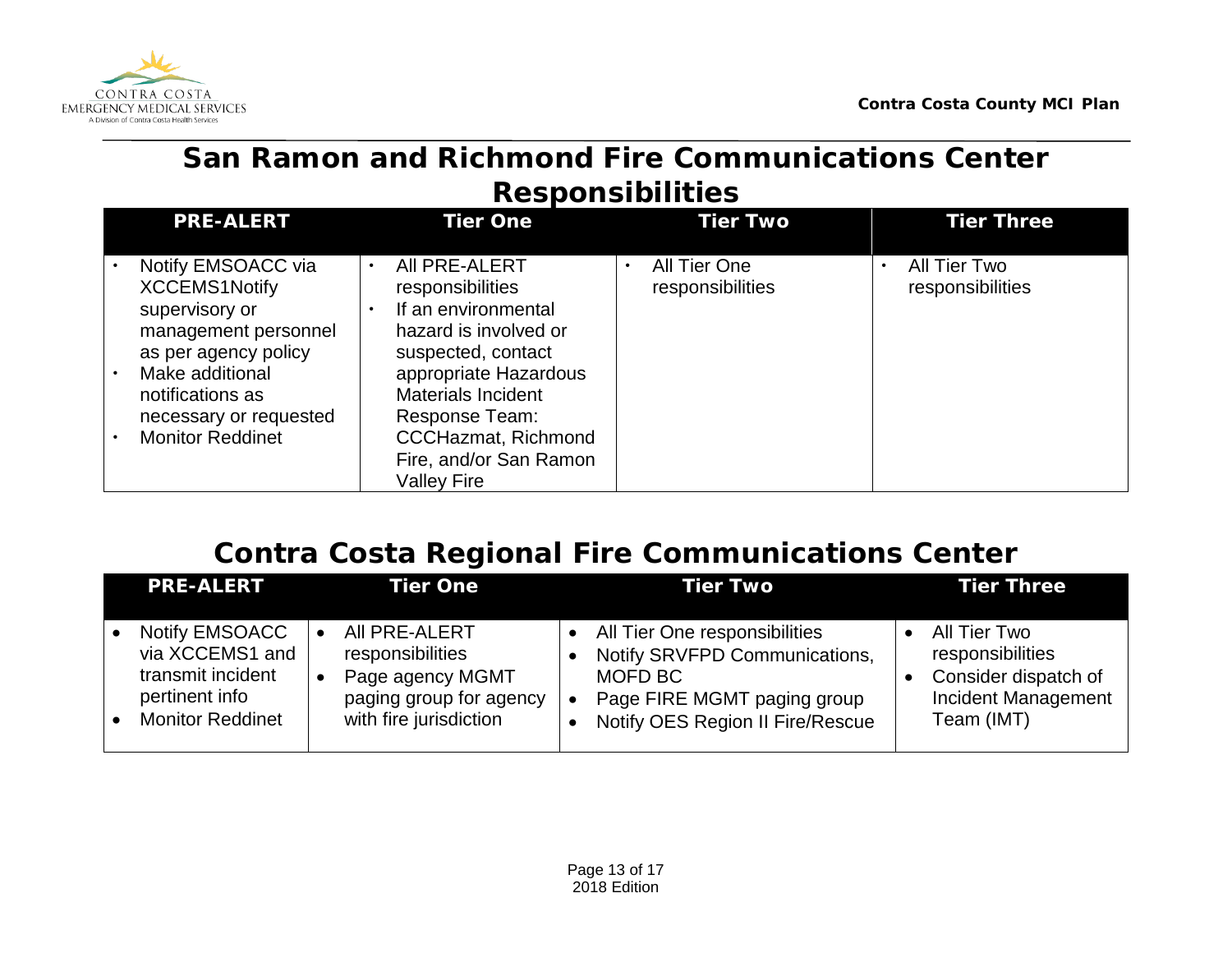

|           | <b>Jurisdictional Law Enforcement Agency Responsibilities</b>                                                        |                                                                                                                                                                                                                                                                                                                                                                       |                                  |                                                                                                                                                                                |  |
|-----------|----------------------------------------------------------------------------------------------------------------------|-----------------------------------------------------------------------------------------------------------------------------------------------------------------------------------------------------------------------------------------------------------------------------------------------------------------------------------------------------------------------|----------------------------------|--------------------------------------------------------------------------------------------------------------------------------------------------------------------------------|--|
|           | <b>PRE-ALERT</b>                                                                                                     | <b>Tier One</b>                                                                                                                                                                                                                                                                                                                                                       | <b>Tier Two</b>                  | <b>Tier Three</b>                                                                                                                                                              |  |
| $\bullet$ | Broadcast information to<br>field units<br>Make supervisory and<br>command notifications as<br>per department policy | All PRE-ALERT<br>$\bullet$<br>responsibilities<br>If not already responding,<br>respond to the scene<br>When appropriate<br>$\bullet$<br>consider establishing<br>unified command or<br>assume appropriate<br>position within ICS<br>structure<br>Determine need for<br>additional police<br>resources<br>Handle traffic control<br>and/or crowd control as<br>needed | All Tier One<br>responsibilities | All Tier Two<br>$\bullet$<br>responsibilities<br>Consider immediate<br>activation of mutual aid<br>resources, including the<br><b>Mutual Aid Mobile Field</b><br>Force (MAMFF) |  |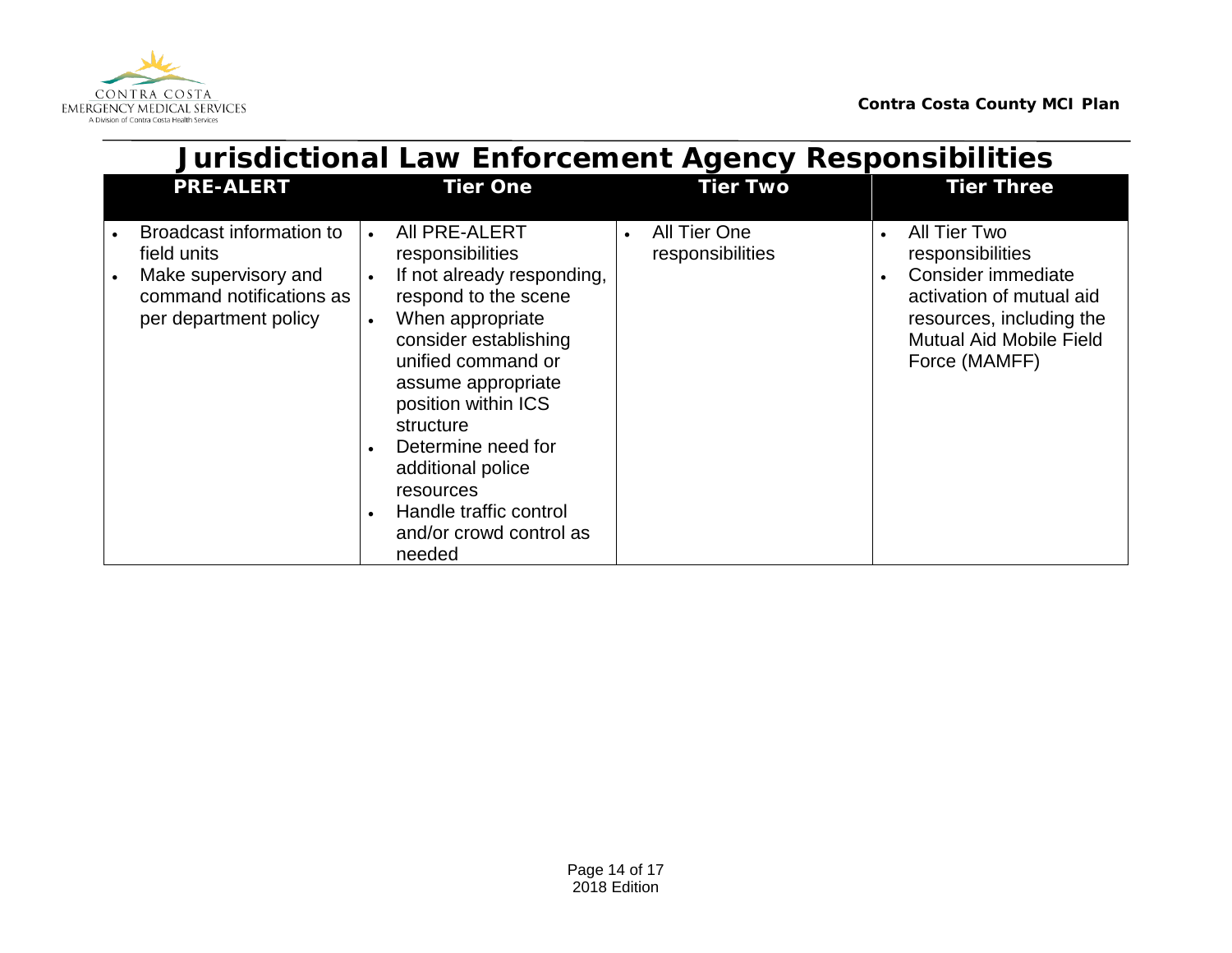

#### **EMS Operational Area Communications Center (EMSOACC) Tasks**

| <b>PRE-ALERT</b>                                                                                                                                                                                                                                                                                | <b>Tier One</b>                                                                                                                                                                                                                                                                                                                                                | <b>Tier Two</b>                                                                                                                                                                                                                                                                                                                      | <b>Tier Three</b>                                                                                                                            |  |  |  |  |
|-------------------------------------------------------------------------------------------------------------------------------------------------------------------------------------------------------------------------------------------------------------------------------------------------|----------------------------------------------------------------------------------------------------------------------------------------------------------------------------------------------------------------------------------------------------------------------------------------------------------------------------------------------------------------|--------------------------------------------------------------------------------------------------------------------------------------------------------------------------------------------------------------------------------------------------------------------------------------------------------------------------------------|----------------------------------------------------------------------------------------------------------------------------------------------|--|--|--|--|
| <b>Broadcast incident</b><br>on XCC EMS1<br>Advise hospitals and<br>ambulance zone<br>providers via<br><b>Reddinet MCI</b><br>Activation<br>Notify EMS DO<br>Ensure jurisdictional<br>fire agency is aware<br>of MCI status<br>Make additional<br>notifications as<br>necessary or<br>requested | AII PRE-ALERT<br>responsibilities<br>Make telephone contact with<br>any hospital not responding to<br><b>Reddinet MCI function</b><br>If an environmental hazard is<br>involved or suspected,<br>contact the Environmental<br><b>Health Hazardous Materials</b><br>Incident Response Team,<br>Contra Costa Fire, Richmond<br>Fire and San Ramon Valley<br>Fire | All Tier One responsibilities<br>Notify the Alameda/Contra Costa<br>blood bank via telephone<br>Notify On-Call Health Officer<br>Establish communications with<br>$\bullet$<br>adjoining county EMS dispatch<br>centers. Request mutual aid<br>ambulances if requested by the<br>Incident Commander or EMS<br><b>Branch Director</b> | All Tier Two<br>responsibilities<br>Coordinate with<br><b>EMS Duty Officer</b><br>on the activation<br>of facility damage<br>assessment poll |  |  |  |  |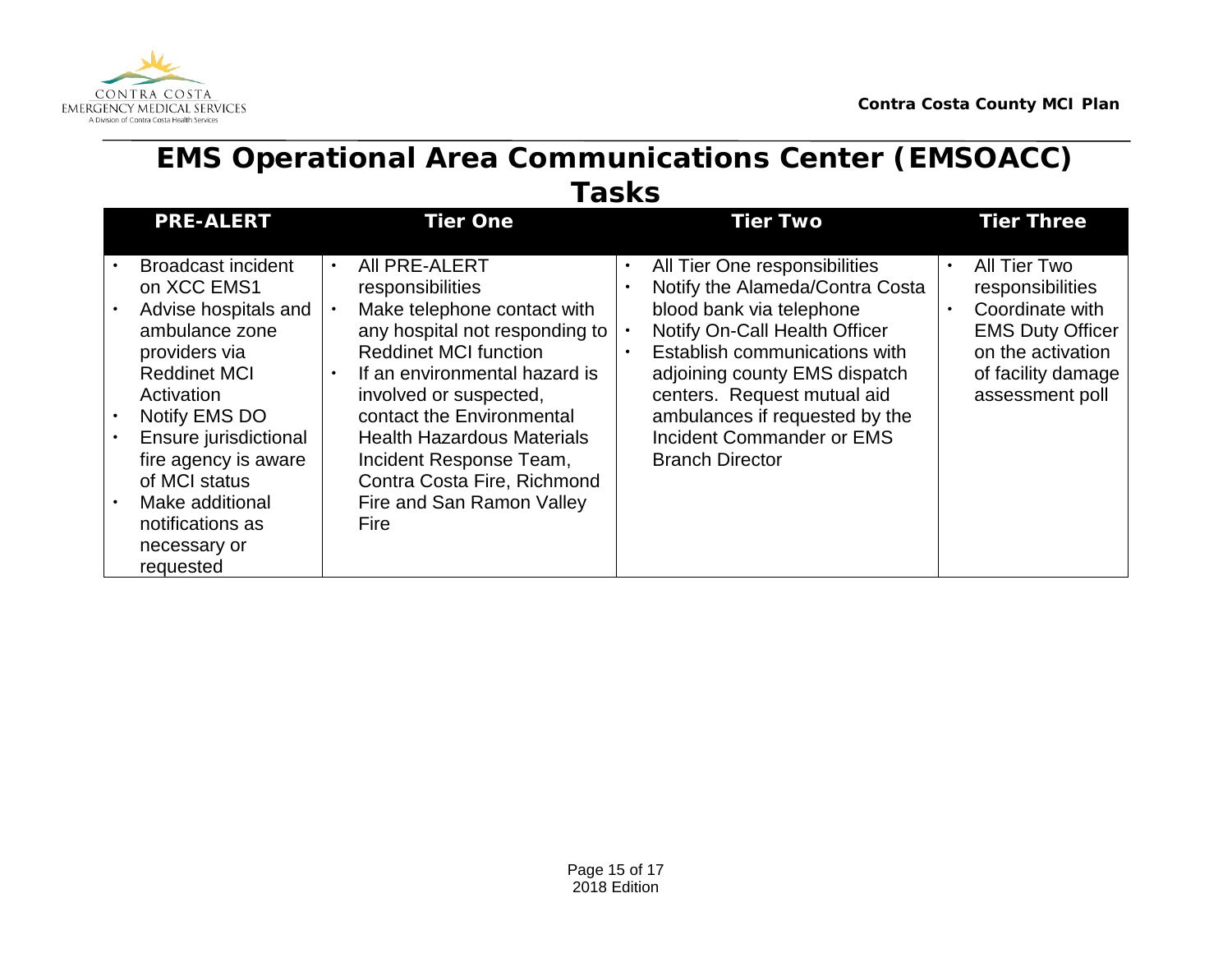



Page 16 of 17 2018 Edition